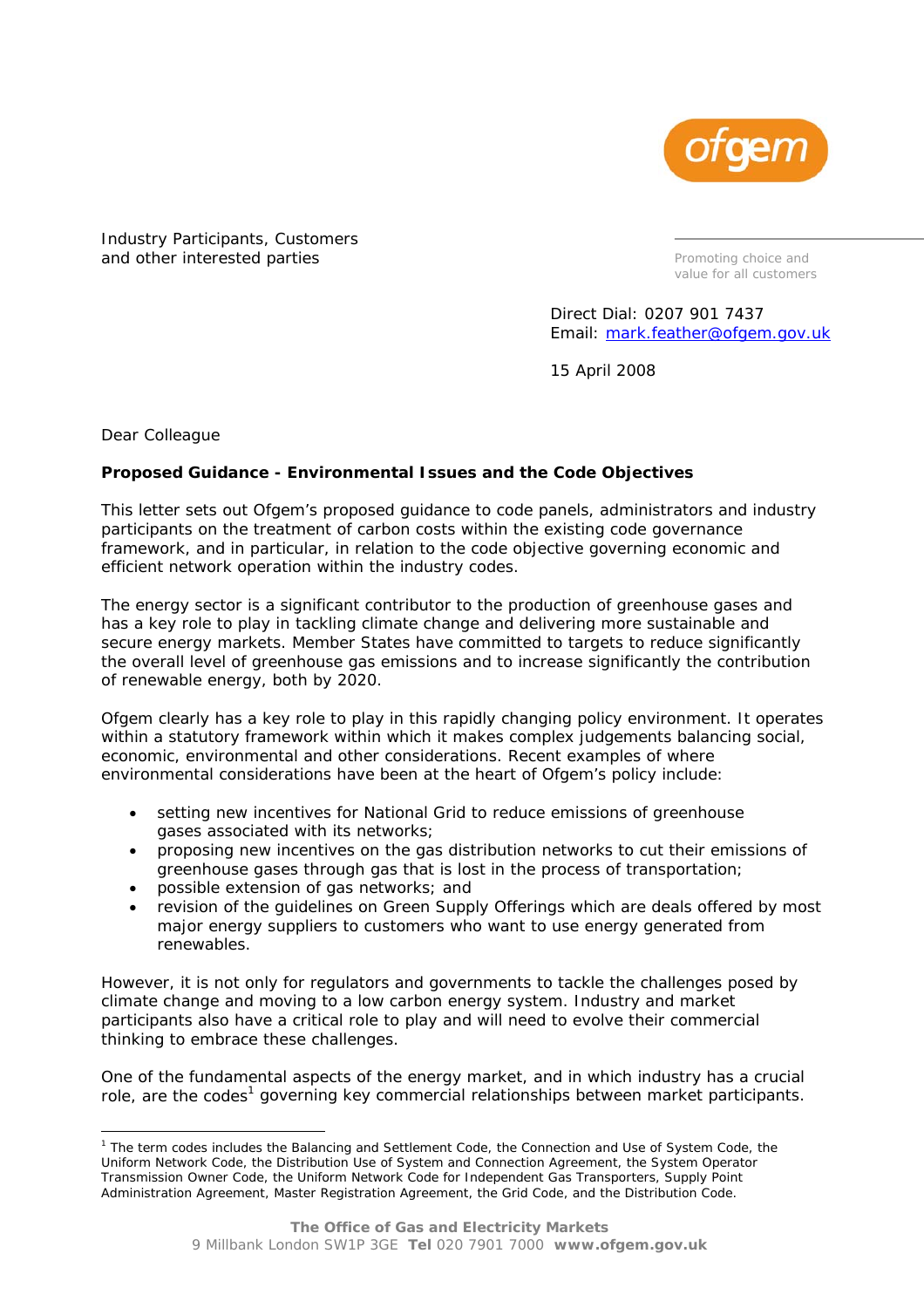Industry has an important role in overseeing and conducting the process of analysis for modifications to these codes. In this context, we have been considering the role of the industry in the codes process and how this fits in with the climate change and sustainable development agenda.

We touched upon these issues in our open letter to the CUSC Panel Chairman, on 17 April 2007<sup>2</sup>. This letter was also forwarded to the panel chairs of all the other industry codes, since the issue is relevant across all of the codes that govern the industry.

## *Codes Governance Review*

Since publishing our 17 April 2007 letter, we have initiated the Industry Codes Governance Review ('the governance review') which is considering, amongst other things, whether the current objectives for the industry codes need to be aligned with the statutory duties of the Gas and Electricity Markets Authority and, as part of this, whether additional objectives are needed to supplement the existing code objectives.*<sup>3</sup>* For example, we may consider it appropriate to add additional objectives to address issues such as the environment.

Our recent consultation on the scope of the governance review concluded in late January. Since then we have held a Powering the Energy Debate (PED) event on the governance review which addressed, amongst other things, sustainability and the code governance arrangements. We are now giving consideration to the scope of the governance review, including whether to address issues relating to the scope of the code objectives.

On 17 March we issued a letter to industry participants and customers which provided an update on the governance review.<sup>4</sup>

## *Guidance on carbon costs*

Having given more thought to the issues raised in our letter of 17 April 2007, we consider that it would be appropriate to issue further guidance to industry participants, code panels and code administrators on the treatment of greenhouse gas emissions within the existing code objectives. Further clarification of the interpretation of the code objectives, which we set out below, could assist in providing increased certainty to the industry and should aid in ensuring that the greenhouse gas impacts of code modification proposals are fully assessed.

This clarification is intended to assist industry participants under the current code arrangements. However, it does not prejudice the outcome of any further discussions and consultation on this issue that may arise out of the governance review.

Some modifications to the codes will have an impact on the level of greenhouse gases that are released into the environment and we consider it is important that when assessing whether a code modification is more economic and efficient than the status quo and any other modification proposal against which it is being assessed, the financial impacts of greenhouse gas emissions are factored into the analysis.

Going forward therefore, we consider industry needs to assess, where relevant, the financial impact a code modification may have in terms of its ability to increase or reduce the levels of greenhouse gases emitted into the environment.

The introduction of policy instruments such as the EU Emissions Trading Scheme (ETS) in 2005 has meant that a market value can now be placed on the cost of greenhouse gas emissions including carbon and that this value can be used to assess the environmental

ł

<sup>&</sup>lt;sup>2</sup> The letter can be viewed at:

http://www.ofgem.gov.uk/Pages/MoreInformation.aspx?docid=43&refer=Licensing/ElecCodes/CUSC/Amend<br><sup>3</sup> *Review of industry code governance,* Ofgem, 28 November 2007

This update can be viewed at: http://www.ofgem.gov.uk/Licensing/IndCodes/CGR/Pages/GCR.aspx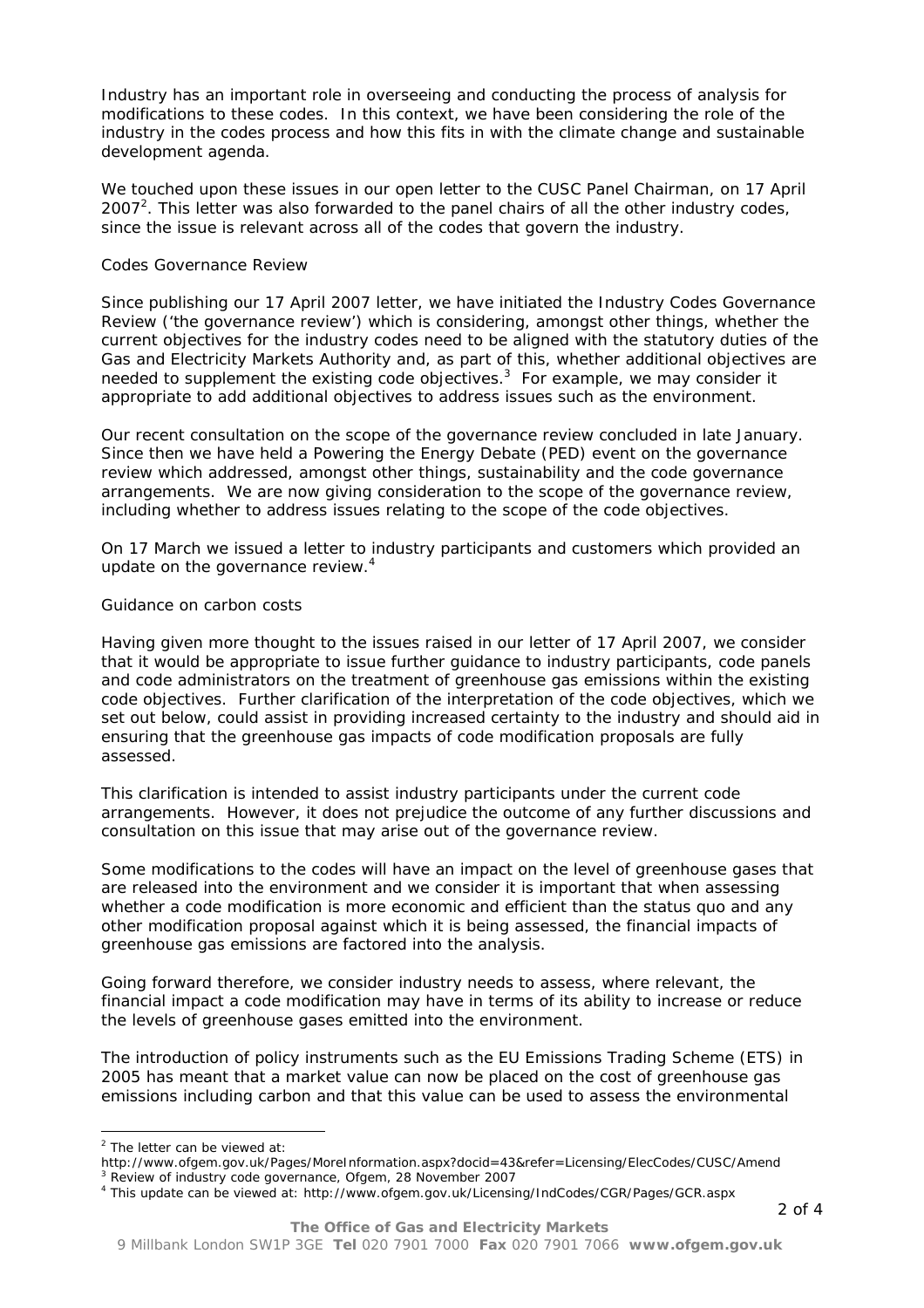costs of code modification proposals. In addition, the Government has issued guidance on the shadow price of carbon which can also be used to assess environmental costs.<sup>5</sup> The shadow price of carbon is intended to represent society's willingness to pay for carbon abatement. It is noted that in its March 2008 Revised Guidance for Impact Assessments, Ofgem indicated that it will use the new guidance on the shadow price of carbon wherever appropriate<sup>6</sup>. In view of these developments, we consider that code panels should also take these measurable costs into account in assessing code modification proposals.

## Proposed guidance

"*In practical terms, all code panels should take the following steps in considering the impact of a code modification proposal on greenhouse gas emissions, and in particular, the costs of these emissions:* 

- 1. The panel should consider whether a code modification is likely to have an impact on *the efficient and economic operation of the network (in accordance with the relevant objective as set out in the code under which the modification has been raised).*
- *2. If the panel reaches the view that the code modification will have such an impact, then the panel should consider whether the modification, in so far as it impacts upon efficient and economic network operation, is likely to have an impact in either reducing or increasing greenhouse gases.*
- *3. If the panel reaches a view that such an impact will occur or is likely to occur, the financial consequences of this impact should be quantified in terms of greenhouse gas costs. This may require the panel to employ the relevant expertise to undertake such measurements.*
- *4. Any measurement should assess the economic costs and benefits of greenhouse gas increases or reductions associated with the modification proposal. In undertaking these measurements we consider that the code panels should:* 
	- *a. quantify the impact on greenhouse gas emissions in terms of tonnes of*  carbon equivalent<sup>7</sup>; and
	- *b. develop a range of cost scenarios using both the price of carbon under the EU ETS, as well as the shadow price of carbon. We recognise that going forward, other mechanisms to measure the commercial costs of greenhouse gases may be developed and this letter should not be interpreted as precluding the use of any such mechanisms.*
- *5. Having measured the economic costs of greenhouse gas emissions, the code panel should use the results of this analysis to inform its assessment of the relevant modification against the efficient and economic network operation objective of the relevant industry codes."*

By taking these steps, we consider that the code panels can take the costs of greenhouse gas emissions into account within the existing code objectives.

In proposing this guidance, we recognise that there are potentially wider impacts on the environment beyond the cost of greenhouse gas emissions that may need to be assessed

l

<sup>&</sup>lt;sup>5</sup> This guidance has been issued by DEFRA and is available on

http://www.defra.gov.uk/Environment/climatechange/research/carboncost/index.htm <sup>6</sup> *Guidance on Impact Assessments*, Ofgem, March 2008 at paragraph 6.25. 7

<sup>&</sup>lt;sup>7</sup> Quantification of green house gas emissions in terms of tonnes of carbon equivalent can be undertaken using the guidance provided by DEFRA at

http://www.defra.gov.uk/Environment/climatechange/research/carboncost/index.htm